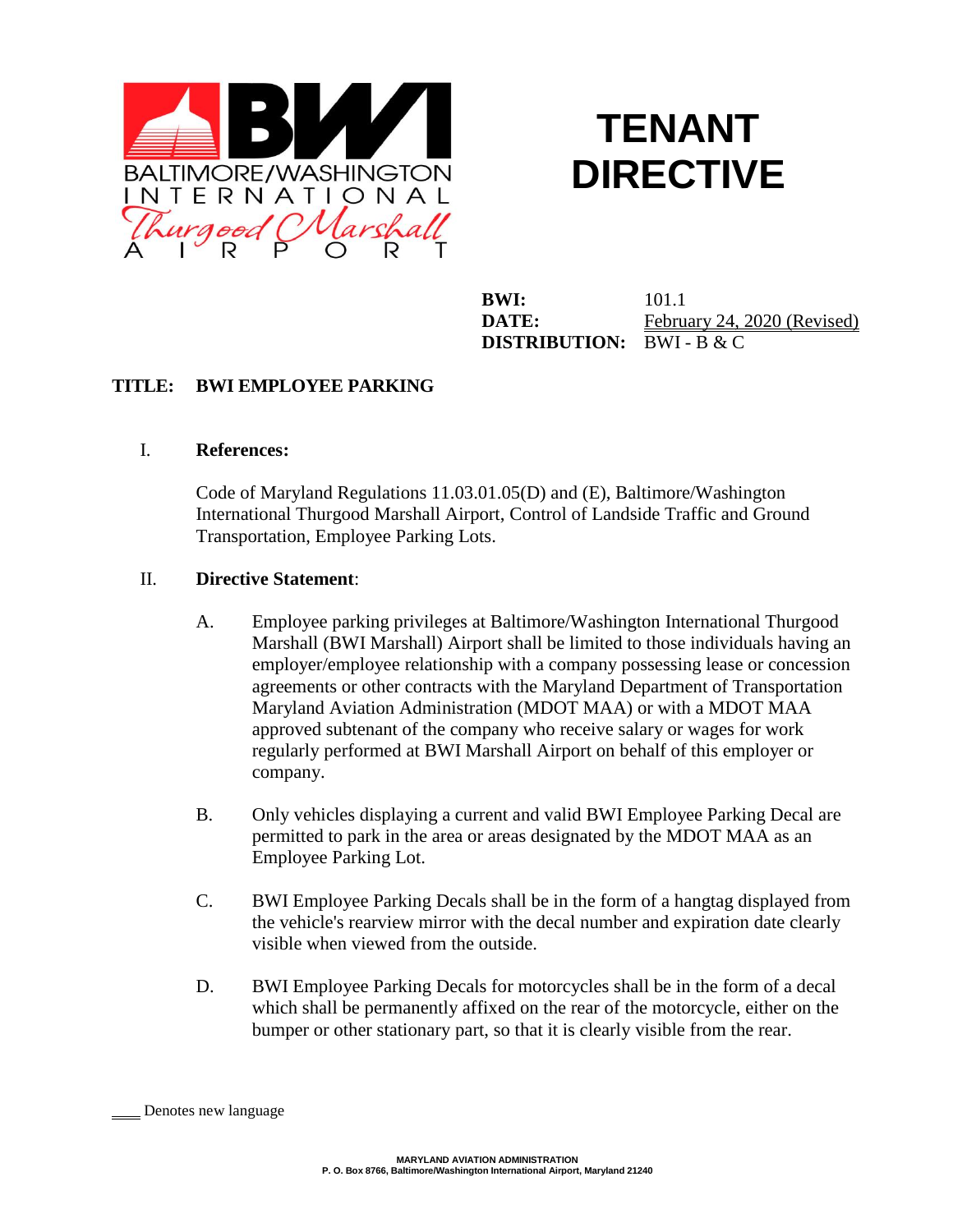BWI Tenant Directive 101.1 Revised February 24, 2020 Page Two

- E. BWI Employee Parking Decals General Information.
	- 1. MDOT MAA's Office of Administrative Services is responsible for managing the BWI Employee Parking Decal Program and issuing employee parking decals.
	- 2. BWI Employee Parking Decals are valid for either a 12-month or a 6-month period as determined and set by the MDOT MAA.
	- 3. Fees are payable for each decal cycle and may be charged according to the work location of the employee as determined by the MDOT MAA.
	- 4. An employee whose permanent work location is in the Airport terminal and who uses the employee parking shuttle bus system may be charged a rate which allows the MDOT MAA to recover the operating costs of the system.
	- 5. An employee whose permanent work location is in one of the Air Cargo Complex buildings on Airport property, or other Airport property, and who does not use the employee parking shuttle bus system may be charged a different rate.
	- 6. Fees for each cycle shall be determined by the MDOT MAA based upon an analysis of the prior 12 months of operating expenses.
	- 7. Fees for each decal cycle shall be communicated to Airport employees at least 10 days before the beginning of each decal cycle.
	- 8. Processing hours for BWI Employee Parking Decals are from 8:00 a.m. until 4:00 p.m., Monday through Friday with the exception of state holidays and other posted events. **Parking decal hangtag applications will NOT be processed from 12:00 p.m. to 1:00 p.m. daily.**
- F. BWI Employee Parking Decals are issued to authorized Airport employees only after verification by their employers.
- G. BWI Employee Parking Decals are for use by Airport employees in vehicles used by them in transport to and from the Airport.

Denotes new language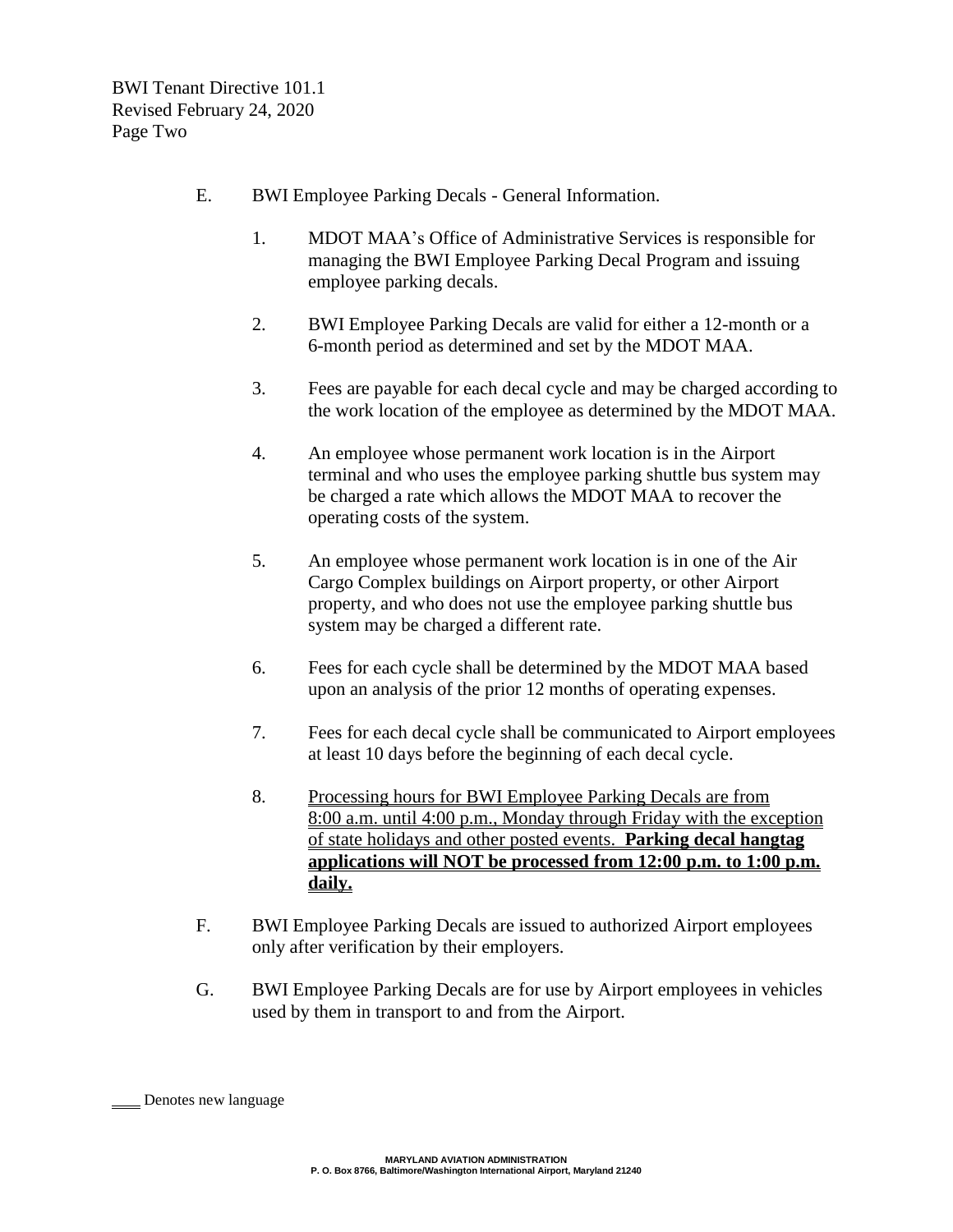- H. BWI Employee Parking Decals that are lost, stolen, or misplaced by the employee and that have not expired may be replaced upon payment of the fee in effect at the time of replacement.
- I. Alteration of a BWI Employee Parking Decal voids the decal.
- J. Refunds of payments for BWI Employee Parking Decals may be issued at the discretion of the MDOT MAA.
- K. Failure to display a current BWI Employee Parking Decal by the employee may subject the employee to a fine.
- L. Abandoned vehicles or vehicles parked in violation of any parking regulation, sign, or notice may be removed by the MDOT MAA at the expense and risk of the owner. Towing fees are in addition to any fines.
- M. Fees for each decal cycle may be prorated based on the month of purchase.
- N. "Piggybacking/Tailgating" into a gated parking lot is strictly prohibited. All vehicles involved in any tailgating incident will be held equally accountable for the violation.
- O. Unsanctioned parking in leased parking spaces is prohibited.
- P. Violations of this Directive may result in revocation of parking privileges.
- Q. This Directive supersedes BWI Tenant Directive 101.1 dated April 20, 2018.

### III. **Procedures:**

- A. The following procedures apply for the acquisition of BWI Employee Parking Decals from MDOT MAA:
	- 1. BWI Marshall Airport tenants and concessionaires and MDOT MAA contractors (Employers) are responsible for the purchase and issuance of BWI Employee Parking Decals to their employees. Employers must contact the Employee Parking Coordinator, 410-859-7668, to initiate the necessary paperwork to purchase BWI Employee Parking Decals.

Denotes new language